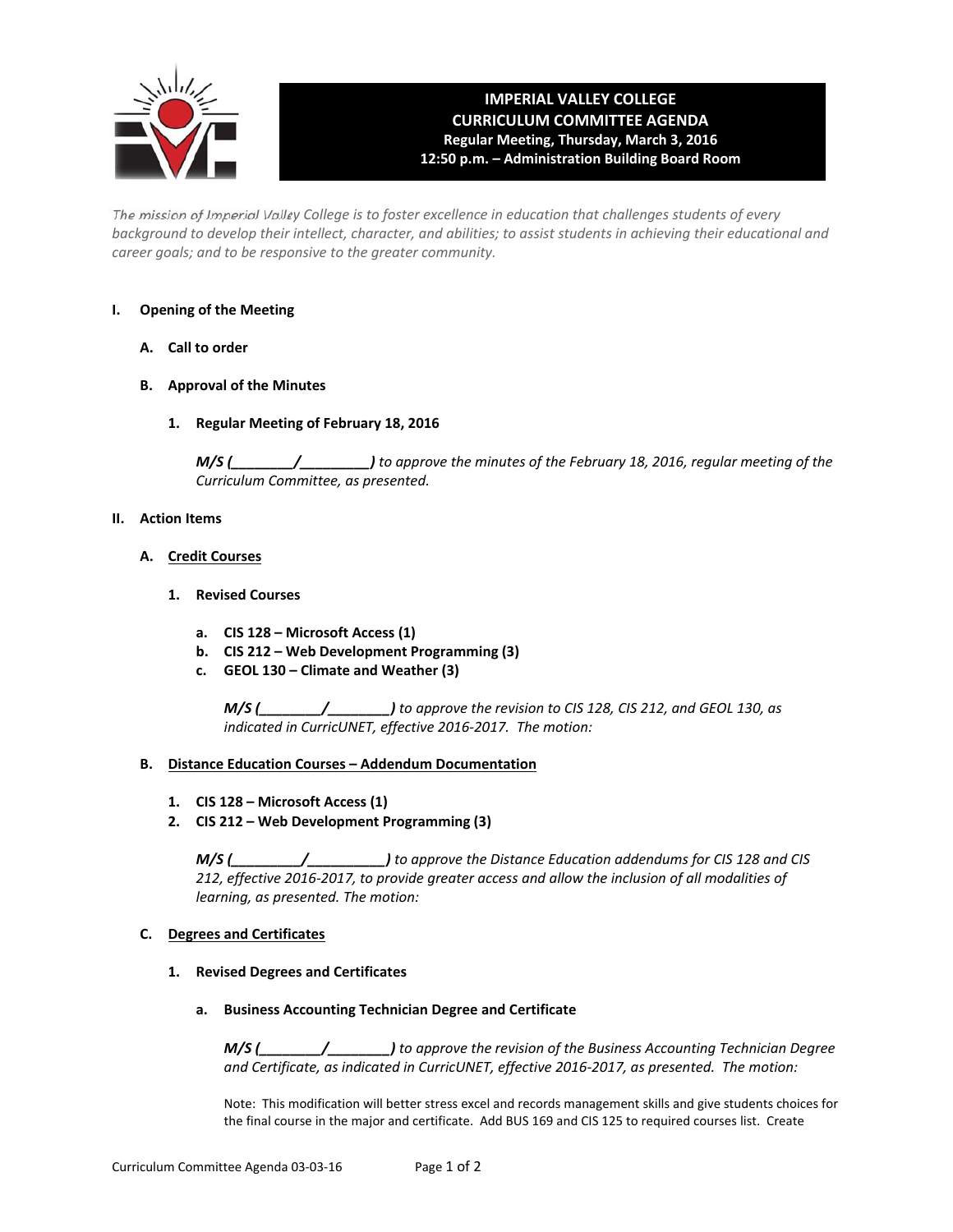elective section for students to choose one course from BUS 063 or BUS 164 (BUS 164 moves from required to elective section). Total units for degree certificate from 25 to 28.

#### **b. Business Administrative Assistant Degree and Certificate**

*M/S (\_\_\_\_\_\_\_\_/\_\_\_\_\_\_\_\_) to approve the revision of the Business Administrative Assistant Degree and Certificate, as indicated in CurricUNET, effective 2016‐2017, as presented. The motion:*

Note: We are replacing the older BUS 167 (machine calculations) with the more up to date BUS 105 (Business Office Math). (Units from 26 to 28)

#### **c. Business Office Technician Degree and Certificate**

*M/S (\_\_\_\_\_\_\_\_/\_\_\_\_\_\_\_\_) to approve the revision of the Business Office Technician Degree and Certificate, as indicated in CurricUNET, effective 2016‐2017, as presented. The motion:*

 Note: Replace BUS 167 with the new BUS 105. (Unit value from 27 to 29 for the degree and 24 to 26 for the certificate)

#### **III. Discussion Items**

- **IV. Information Items**
- **V. Other Items**
- **VI. Next Regular Meeting: March 17, 2016, 12:50pm in the Board Room**

#### **VII. Adjournment**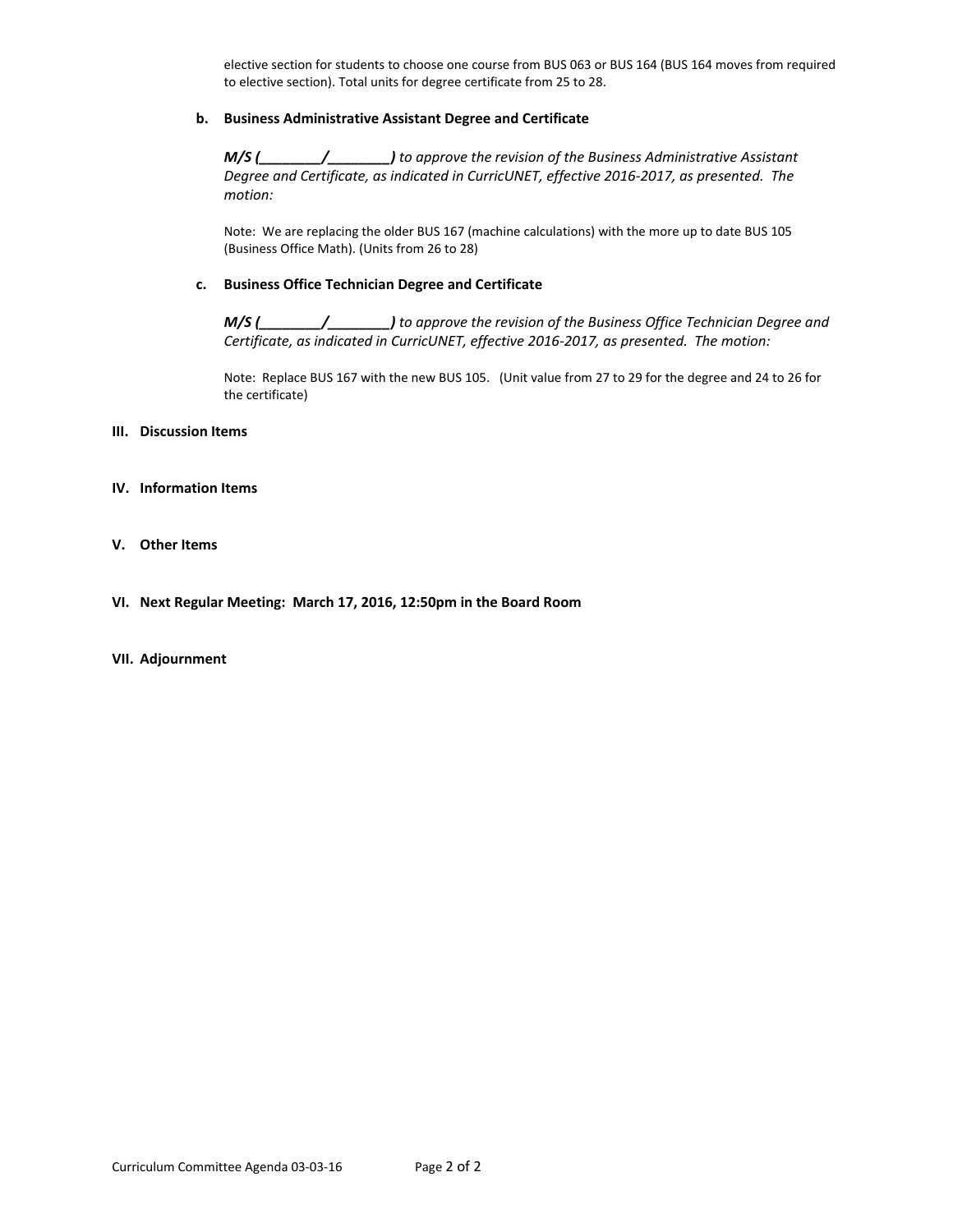

# **IMPERIAL VALLEY COLLEGE CURRICULUM COMMITTEE MINUTES (Unadopted) Regular Meeting, Thursday, February 18, 2016**

**12:50 p.m. –Board Room**

| Present:            | ⊠Nicholas Akinkuoye      | ⊠Craig Blek            | ⊠Roberta Webster for      | <b>ØDavid Drury</b>        |
|---------------------|--------------------------|------------------------|---------------------------|----------------------------|
|                     |                          |                        | <b>Tina Aguirre</b>       |                            |
|                     | $\Box$ Kathleen Dorantes | □Gaylla Finnell        | <b>⊠Daniel Gilison</b>    | <b>⊠Carol Hegarty</b>      |
|                     | ⊠Allyn Leon              | ⊠Jose Lopez            | $\Box$ Norma Nava         | <b>ØTrinidad Argüelles</b> |
|                     | <b>⊠Frank Rapp</b>       | ⊠Jose Ruiz             | ⊠Sydney Rice              | ⊠Veronica Soto             |
|                     | <b>⊠Kevin White</b>      | $\Box$ Cathy Zazueta   | ⊠ASG Representative       |                            |
|                     |                          |                        | Benjamin Barajas          |                            |
|                     |                          |                        | Christine Bermudez        |                            |
| <b>Consultants:</b> | $\Box$ Ted Cesar         | ⊠Becky Green           | <b>⊠Gloria Hoisington</b> | $\Box$ Ashok Naimpally     |
|                     | <b>ØDavid Zielinski</b>  | $\Box$ Jill Nelipovich | $\Box$ Norma Nunez        | <b>⊠Efrain Silva</b>       |
| Ex-officio          | Michael Heumann          |                        |                           |                            |
| Visitors:           | John Fahim               |                        |                           |                            |
| <b>Recorder:</b>    | Dixie Krimm              |                        |                           |                            |

## **I. Opening of the Meeting**

## **A. Call to order**

Frank Rapp called the regular meeting of the Imperial Valley College Curriculum Committee to order at 12:56 pm on Thursday, February 18, 2016.

#### **B. Approval of the Minutes**

#### **1. Regular Meeting of December 3, 2015**

*M/S/C (Akinkuoye/Drury) to approve the minutes of the December 3, 2015, regular meeting of the Curriculum Committee, as presented.* 

## **II. Action Items**

#### **A. Credit Courses**

- **1. Revised Courses**
	- **a. AJ 141 – Arrest and Firearms (3.5)**
	- **b. EDUC 200 – Introduction to Elementary Classroom Teaching (3)**

*M/S (Soto/Leon) to approve the revision to AJ 141 and EDUC 200 as indicated in CurricUNET, effective 2016‐2017. The motion carried.*

- **2. New Courses**
	- **a. AMSL 220 – Linguistics of American Sign Language (3)**
	- **b. CIS 115 – Microsoft Outlook (1)**
	- **c. CIS 150 – Computer Graphics – Illustrator (3)**
	- **d. CIS 180 – Advanced Computer Graphics (3)**
	- **e. GEOG 140 – California Geography (3)**
	- **f. RNEW 105 – Introduction to Energy Compliance (3)**
	- **g. RNEW 111 – Introduction to Power Plant Operations I (3)**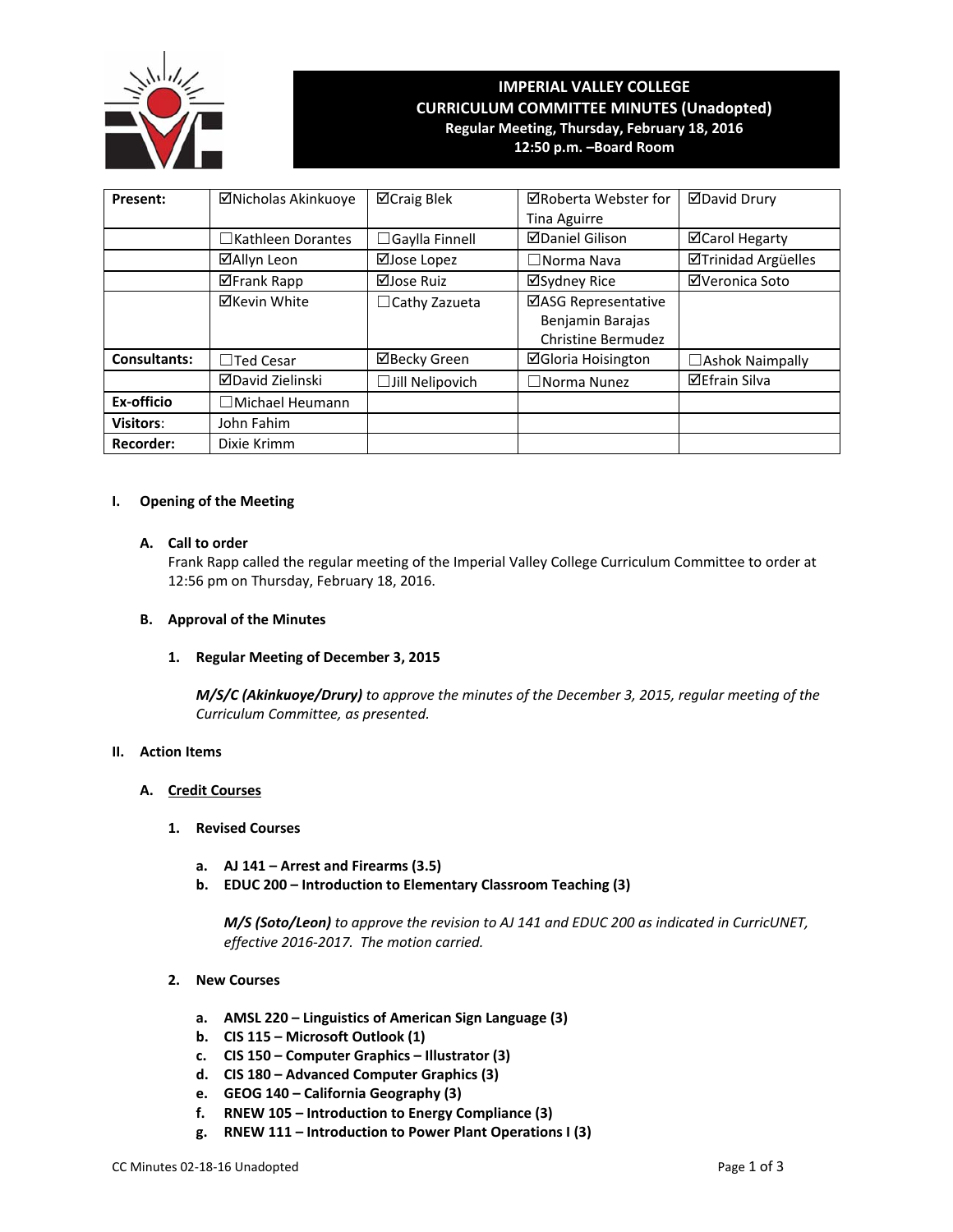- **h. RNEW 112 – Introduction to Power Plant Operations II (3)**
- **i. RNEW 135 – Introduction to Alternative Fuels (3)**

*M/S (Blek/Drury) to approve the addition of items a. through i. above, to the credit curriculum, effective 2016‐2017, as presented. The motion carried*

## **B. Distance Education Courses – Addendum Documentation**

- **1. CIS 115 – Microsoft Outlook (1)**
- **2. CIS 150 – Computer Graphics – Illustrator (3)**
- **3. CIS 180 – Advanced Computer Graphics (3)**
- **4. GEOG 140 – California Geography (3)**

*M/S (Soto/Leon) to approve the Distance Education Addendums for CIS 115, CIS 150, CIS 180, and* GEOG 140, effective 2016-2017, to provide greater access and allow the inclusion of all modalities of *learning, as presented. The motion carried.*

## **C. Degrees and Certificates**

## **1. Revised Degree and Certificate**

**a. Digital Design and Production Degree and Certificate**

*M/S (Blek/Leon) to approve the revision of the Digital Design and Production Degree and Certificate, as indicated in CurricUNET, effective 2016‐2017, as presented. The motion carried.*

## **2. New Associate Degrees for Transfer**

## **a. Geography for Transfer A.A.‐T**

*M/S (Soto/White) to approve the addition of the Geography for Transfer A.A.‐T, effective 2016‐ 2017, as presented. The motion carried.*

## **b. Biology for Transfer A.S.‐T**

*M/S (Gilison/Soto) to approve the addition of the Biology for Transfer A.S.‐T, effective 2016‐ 2017, as presented. The motion carried.*

#### **3. New Certificate**

#### **a. Alternative and Renewable Fuels Technology Certificate**

*M/S (Blek/Drury) to approve the addition of the Alternative and Renewable Fuels Technology Certificate, effective 2016‐2017, as presented. The motion carried.*

Efrain Silva commented that we currently have low enrollment in renewable energy courses. There is also the question of industry certification in connection with the new program and if there is it must be incorporated into the program description.

John Fahim – we missed some opportunities regarding solar, the industry is now requiring technicians that have different training. 80‐100 dollars per hour being paid for people to come from out of state. Electrical is no longer part of what the industry wants. NABCEP, we must have at least 14 students to continue to offer the program. Timing and student expectations are issues, the solar program must be revisited to assure that the program is providing the necessary training.